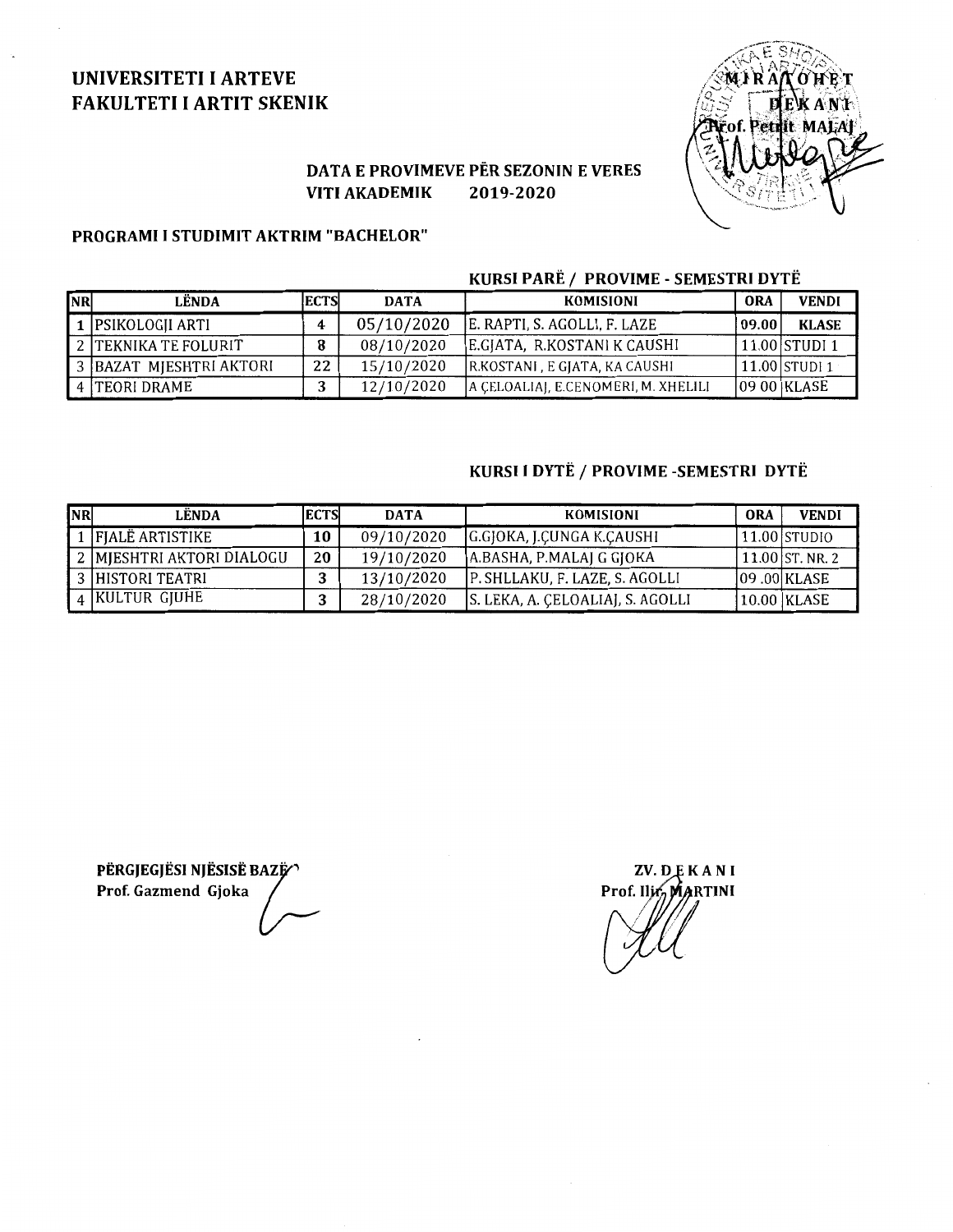# PROGRAMI I STUDIMIT "REGJI"

 $\sim$   $\sim$ 

| <b>NR</b> | LËNDA                  | <b>ECTS</b> | <b>DATA</b> | <b>KOMISIONI</b>                   | <b>ORA</b>    | <b>VENDI</b>  |
|-----------|------------------------|-------------|-------------|------------------------------------|---------------|---------------|
|           | 1  BAZAT E REGJISË     | 18          | 23/10/2020  | M. XHELILI, D. HASANI, T. JUPI     | 18.00         | <b>STUDIO</b> |
|           | 2 MJESHTRI AKTORI      | 8           | 22/10/2020  | M.XHELILI, Q. RIJANI, D. HASANI    |               | 18.00 STUDIO  |
|           | 3 TEKNIKË E TË FOLURIT | 6           | 09/10/2020  | T. JUPI, D. HASANI, M. XHELILI     | 11.00   ST. V |               |
|           | 4 TEORI DRAME          |             | 12/10/2020  | A.CELOALIAJ, E.CENOMERI, M XHELILI |               | 10.00 KLASE   |
|           | 5 PSIKOLOGII ARTI      | 4           | 05/10/2020  | E. RAPTI, S. AGOLLI, F. LAZE       | 09.00         | <b>KLASE</b>  |

### KURSI PARE / PROVIME - SEMESTRI DYTË

# KURSI I DYTË / PROVIME -SEMESTRI DYTË

| <b>NR</b> | LËNDA             | <b>ECTS</b> | <b>DATA</b> | <b>KOMISIONI</b>                             | <b>ORA</b>      | <b>VENDI</b> |
|-----------|-------------------|-------------|-------------|----------------------------------------------|-----------------|--------------|
|           | 1  REGJI DIALOGU  | 24          |             | 16&23/10/2020 R. KOSTANI, G. FUGA, M. KUTALI |                 |              |
|           | 2 MJESHTRI AKTORI | 11          |             | 15&22/10/2020 G. FUGA, R. KOSTANI, M. KUTALI |                 |              |
|           | 3 FJALË ARTISTIKE | 6           | 13/10.2020  | A.PASHA, A.MALAJ, K.PILO, V.BANUSHI          | 11.00           |              |
|           | 4 HISTORI TEATRI  |             | 13/10.2020  | P. SHLLAKU, F. LAZE, S. AGOLLI               | $ 09.00 $ KLASE |              |
|           | 5 KULTUR GJUHE    |             | 28/10/2020  | S. LEKA, A. CELOALIAJ, S. AGOLLI             |                 | 10.00 KLASE  |

PERGJEGJESI NJESISE BAZE Prof. Asoc.Alert ÇELOALIAJ

**ZV. QEKANI** Prof. Ilir MARTINI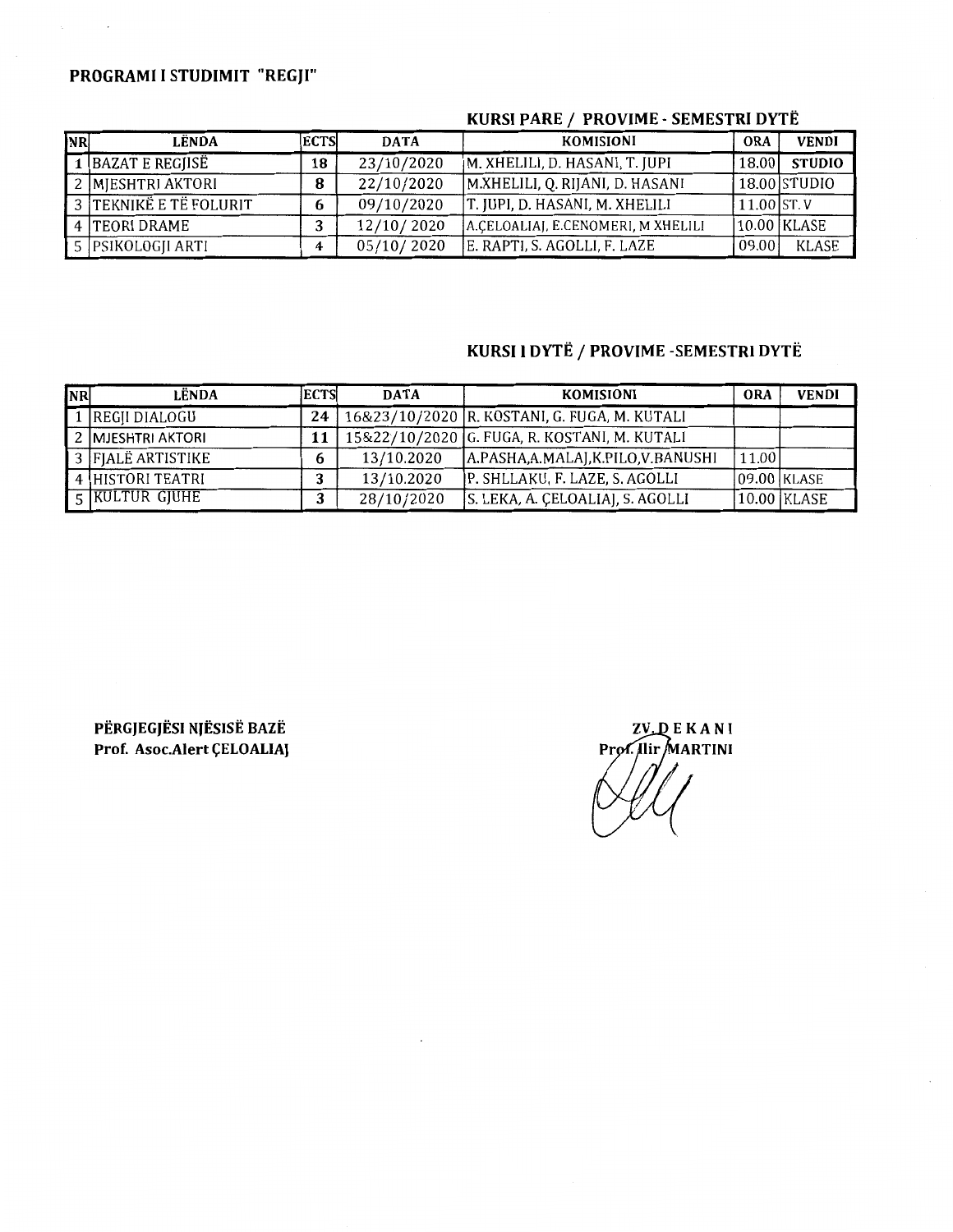#### PROGRAMI I STUDIMIT "SKENOGRAFI - KOSTUMOGRAFI"

| <b>NR</b> | LËNDA               | <b>ECTS</b> | <b>DATA</b> | <b>KOMISIONI</b>                  | <b>ORA</b> | <b>VENDI</b>     |
|-----------|---------------------|-------------|-------------|-----------------------------------|------------|------------------|
|           | 1   PSIKOLOGJI ARTI |             | 05/10/2020  | E. RAPTI, S. AGOLLI, F. LAZE      | 09.00      | <b>KLASE</b>     |
|           | 2 SKENOGRAFI        | 17          | 13/10/2020  | E. BAKALLI, E. KUKA, T. PUSTINA   |            | 109.001ATELIE    |
|           | 3  KOSTUMOGRAFI     | 14          | 13/10/2020  | T. PUSTINA, B. KOKONA, E. BAKALLI |            | $11.00$ ATELIE   |
|           | 4 PIKTURË           |             | 12/10/2020  | JO. SHIMA, B. KOKONA, E. KUKA     |            | $ 09.00 $ ATELIE |

#### KURSI PARË / PROVIME - SEMESTRI DYTË

### KURSI I DYTË / PROVIME -SEM DYTË

| <b>NR</b> | LËNDA             | <b>ECTS</b> | <b>DATA</b> | KOMISIONI                           | ORA | <b>VENDI</b> |
|-----------|-------------------|-------------|-------------|-------------------------------------|-----|--------------|
|           | <b>SKENOGRAFI</b> | 21          | 14/10/2020  | II. MARTINI, T. PUSTINA, E. BAKALLI |     | 09.00 ATELIE |
|           | 2 KOSTUMOGRAFI    | 21          | 14/10/2020  | T. PUSTINA, E. BAKALLI, I. MARTINI  |     | 11.00 ATELIE |
|           | 3 PIKTURË         |             | 12/10/2020  | JO. SHIMA, B. KOKONA, E. KUKA       |     | 11.00 ATELIE |

PERGJEGJESI NJESISE BAZE Prof. Asoc.TaulantPUSTINA

**ZV-AEKANI** Prof. Ilir MARTINI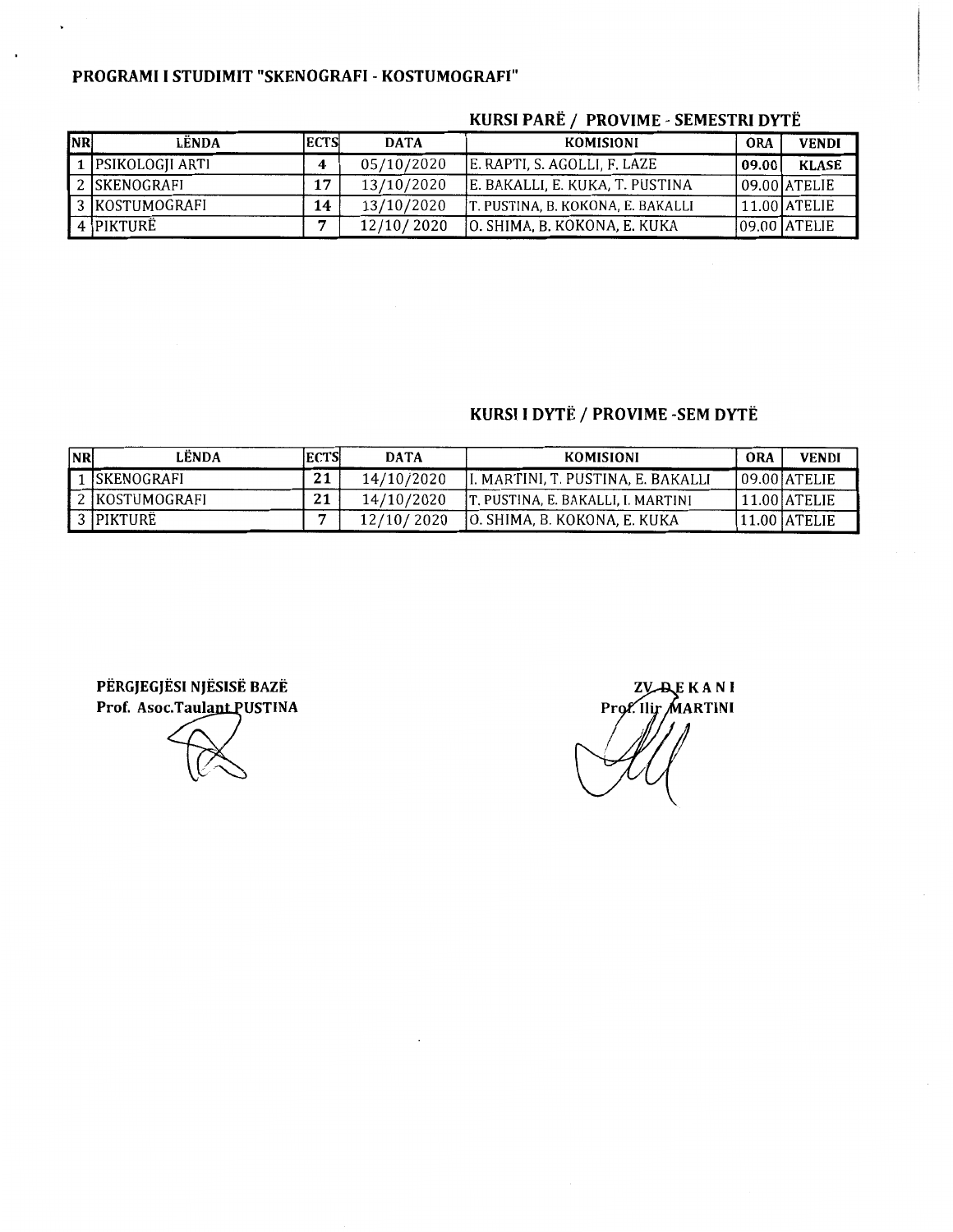#### PROGRAMI I STUDIMIT "KOREOGRAFI"

 $\ddot{\phantom{0}}$ 

| <b>NR</b> | LËNDA                          | <b>ECTS</b> | <b>DATA</b> | KOMISIONI                           | ORA          | <b>VENDI</b>  |
|-----------|--------------------------------|-------------|-------------|-------------------------------------|--------------|---------------|
|           | 1 PSIKOLOGJI ARTI              |             | 05/10/2020  | E. RAPTI. S. AGOLLI. F. LAZE        | 09.00        | KLASE         |
|           | 2   BAZAT E KOMPOZIMIT NË DANC | 31          | 23/10/2020  | A. IBËRSHIMI, GJ.PREVAZI, R. SEJDIU |              | 10.00 SALLE V |
|           | 3 HISTORI KËRCIMI              |             | 06/10/2020  | GJ. PREVAZI, A.IBËRSHIMI, R.SEJDIU  | 109.00 KLASË |               |

#### KURSI PARË / PROVIME - SEM DYTË

# KURSI I DYTË / PROVIME -SEMESTRI DYTË

| <b>NR</b> | LENDA.                | IECTSI | <b>DATA</b> | KOMISIONI                           | <b>ORA</b> | <b>VENDI</b>    |
|-----------|-----------------------|--------|-------------|-------------------------------------|------------|-----------------|
|           | 1 IDANC PERFORMANCE   | 32     | 21/10/2020  | GJ. PREVAZI, A.IBERSHIMI, R.SEJDIU  |            | $10.00$ SALLA V |
|           | I 2 IHISTORI KËRCIMI. |        | 06/10/2020  | IGI. PREVAZI, A.IBËRSHIMI, R.SEIDIU |            | l 1.00   KLASË  |

PERGJEGJESI NJESISE BAZE Prof. Asoc.Taulant PUSTINA

ZV\_D-E KANI Prof. Iir MARTINI